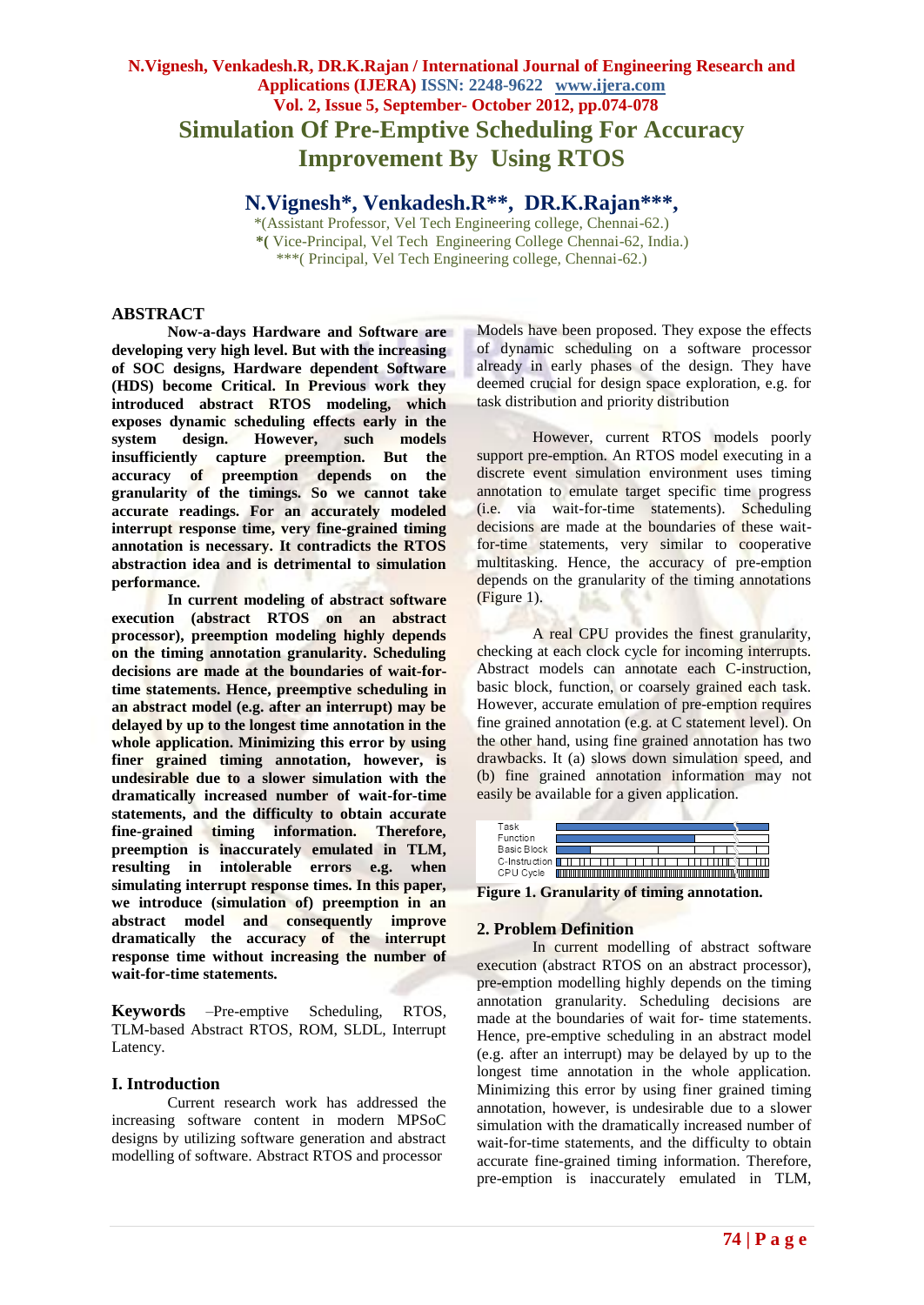resulting in intolerable errors e.g. when simulating interrupt response time

# **3. Related Work**

Abstract RTOS models have been developed that execute on top of System Level Design Languages (SLDLs) (e.g. SystemC, SpecC, proposes SoCOS, a high-level RTOS model. It interprets a proprietary language, describing RTOS characteristics, using a specialized simulation engine. Our proposed solution uses a standard unmodified discrete event simulator presents modelling of fixed priority pre-emptive multi-tasking systems. However, it uses SpecC specific concurrency and exception mechanisms and is limited in inter-task communication. In contrast, our proposed solution does not rely on SpecC specific primitives and provides task communication.



**Figure-2. RTOS Block Diagram**

It introduces abstract scheduling on top of SpecC, providing scheduling primitives found in a typical RTOS and allows modelling of target-specific execution timing. However, it emulates pre-emption only at the granularity of the timing annotation. In this paper, we will eliminate this restriction. It describes an RTOS centric co simulator, using a host compiled RTOS. However, it does not include target execution time simulation.

# **4. Abstract RTOS Modelling**

We will first describe a current approach of abstract RTOS modelling [6] (subsequently called TLM-based RTOS) and reveal the limitations in preemption modelling. Second, we will introduce the novel ROM-based abstract RTOS and show how it overcomes the TLM limitations.

# **4.1. TLM-based Abstract RTOS**

The TLM-based abstract RTOS maintains a task state machine for each module/behaviour as shown simplified in Figure 2. Each action, which potentially changes scheduling, is wrapped to interact with the abstract RTOS model (e.g. task create, suspend, - resume, semaphore acquire- release). For example, if a running task starts pending on a nonavailable semaphore, its state changes from RUN to WAIT (as in a regular RTOS). The abstract RTOS [6], keeps track of all task states and dispatches tasks using primitives of the underlying SLDL (e.g. events). It sequentializes the task execution according to the selected scheduling policy.

A pre-emption, as a result of an external interrupt, can occur at any point in time. Since a waitfor-time increases.





Simulation time and a pre-emption will occur while executing this statement. With the scheduling decision being made only at the end of the time increase, the pre-emption (dispatch of the selected ISR task) takes effect after the wait-for-time statement. This delays pre-emption scheduling and subsequently increases the latency for an ISR. Figure 3 shows a pre-emption situation handled by different approaches. We use line styles to indicate task states: a solid line represents RUNNING, dashed line READY and no line indicates the WAIT state. The empty flag indicates pending on a semaphore (or event) a filled flag its release.





This Figure 3(a) depicts pre-emption on a real processor as a reference. While the low priority task  $T_{low}$  executes, an interrupt pre-empts at t1 and triggers the ISR. The ISR activates  $T_{\text{high}}$  at t2 and Finishes.  $T_{high}$  computes until t3 when acquiring a semaphore. Subsequently, the pre-empted  $T_{low}$ resumes and Finishes the section of computation at t6.

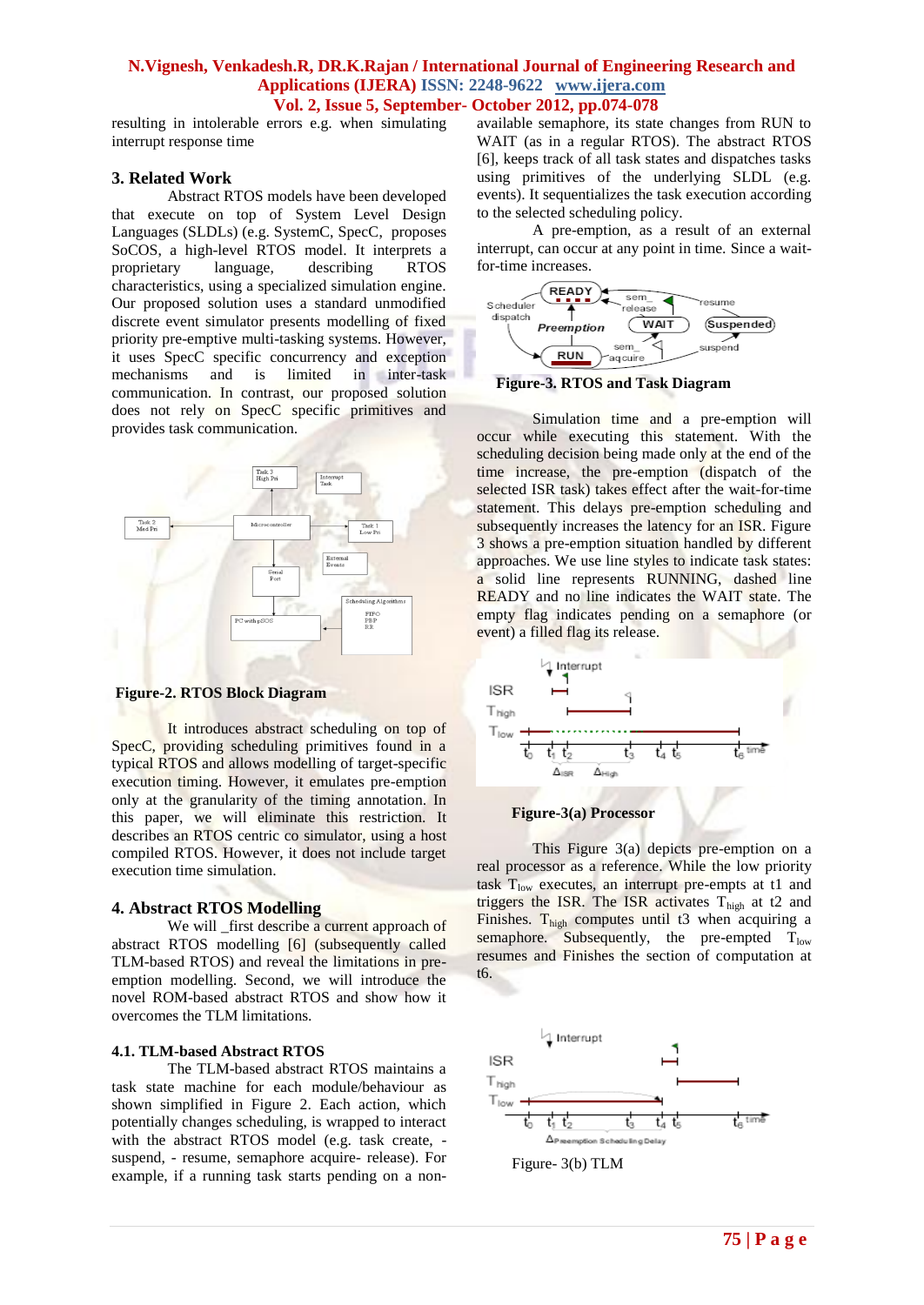VI. A

This Figure 3(b) shows pre-emption in the TLMbased RTOS. The section executed by  $T_{low}$  is annotated with a single wait-for-time statement (from t0 to t4 depicted by an arc). Since the TLM-based RTOS evaluates scheduling at boundaries of waitfor-time statements, the interrupt occurring at t2, is evaluated only at t4. Then, it schedules first the ISR, then T<sub>high</sub>. Note that the TLM-based RTOS is highly inaccurate.  $T_{\text{high}}$  finishes late at t6 (instead of t3). Analogous,  $T_{low}$  finishes early at t4 (instead of t6).

#### **4.2. Result Oriented Modelling (ROM)**

ROM is a general concept for abstract yet accurate modelling of a process that was demonstrated for communication modelling [16]. ROM assumes a limited observability of internal state changes of the modelled process. It is not necessary to show intermediate results of the process to the user, as in a .black box. approach. The only goal of ROM is to produce the *end result* of the process fast. Hiding of intermediate states gives ROM the opportunity for optimization. Often, intermediate states can be entirely eliminated. Instead, ROM utilizes an Optimistic predicts approach to determine the outcome (e.g. termination time and final state)

#### **4.3. ROM-enhanced Abstract RTOS**

Our ROM-enhanced abstract RTOS is based on the same principles as the earlier described TLMbased abstract RTOS. It extends all primitives, which potentially trigger scheduling, to interact with a centralized abstract RTOS model. However, ROM differs in the implementation of three crucial elements: (a) integration of interrupts, (b) wait-fortime statements, and (c) dispatch implementation. As a result, the ROM-based RTOS handles pre-emption With higher accuracy by allowing pre-emption of wait for time statements.

# **5. Analysis of Potential Benefits**

In order to quantify the benefits of our ROM-based model, we first statically analyze five applications with function level timing annotations. In a second step, we measure one application.



**Figure-4. Statically analyzed TLM ISR latency.**

More formally, the execution duration (busy time) of an application is captured in N wait-for-time statements, each annotates a duration of Wi and is executed Ci times. With this definition, the application execution time can be computed as Texec  $=PN$ ;  $i=1$ ; Ci  $=Wi$ . The probability  $P(Tdel)$  of incurring a delay of Tdel is then2:

|  | Table 1. Statically analyzed TLM ISR latency |  |  |  |
|--|----------------------------------------------|--|--|--|
|  |                                              |  |  |  |

|             | Specified | 50%tile | 96% tile | Max   |
|-------------|-----------|---------|----------|-------|
| Jpeg.Sw     | 366       | 1734    | 7434     | 75693 |
| Mp3.SW      | 366       | 5146    | 17750    | 55190 |
| Mp3.Hw      | 366       | 5710    | 17810    | 55255 |
| Mp3.Hw2     | 366       | 910     | 21538    | 38911 |
| Mp3Jpeg.Hw2 | 366       | 1629    | 16291    | 75932 |
|             |           |         |          |       |

The pre-emption scheduling delay, thus the error in ISR latency, has a significant spread in a TLM. For our analyzed applications, 50% of ISRs will be delayed by up to 5,710 cycles. For the Mp3.Hw example 46% of ISRs will be delayed between 5,710 and 17,810 CPU cycles. In comparison to the specified delay of 366 cycles, our analysis indicates a potential improvement in the order of two magnitudes. In general, the actual improvement will depend on the application and its timing granularity.

# **6. Experimental Results**



In order to demonstrate the benefits of our ROM-based abstract RTOS model on a real-world design example (Figure 7), we have implemented it on top of SCE [1] using the SpecC SLDL. We realized the ROM-based RTOS without any change in the simulation engine, it only uses standard primitives (events and wait-for-time statements). Note that the ROM concept is generic and can be directly applied to other SLDLs such as SystemC as well.

To measure the improvements, we use the ROM-based abstract RTOS in an industrial sized example as outlined in Figure 7. An ARM7TDMI running  $(C/OS-II$  [13] concurrently decodes a MP3 stream and encodes a JPEG picture. The processor is assisted by 3 HW accelerators, an additional set of HW units perform input and output. We focus in this simulation on the audio output. The ARM writes the decoded samples into the AC97 controller, which feeds them via an AC-Link to an AC97 codec [12].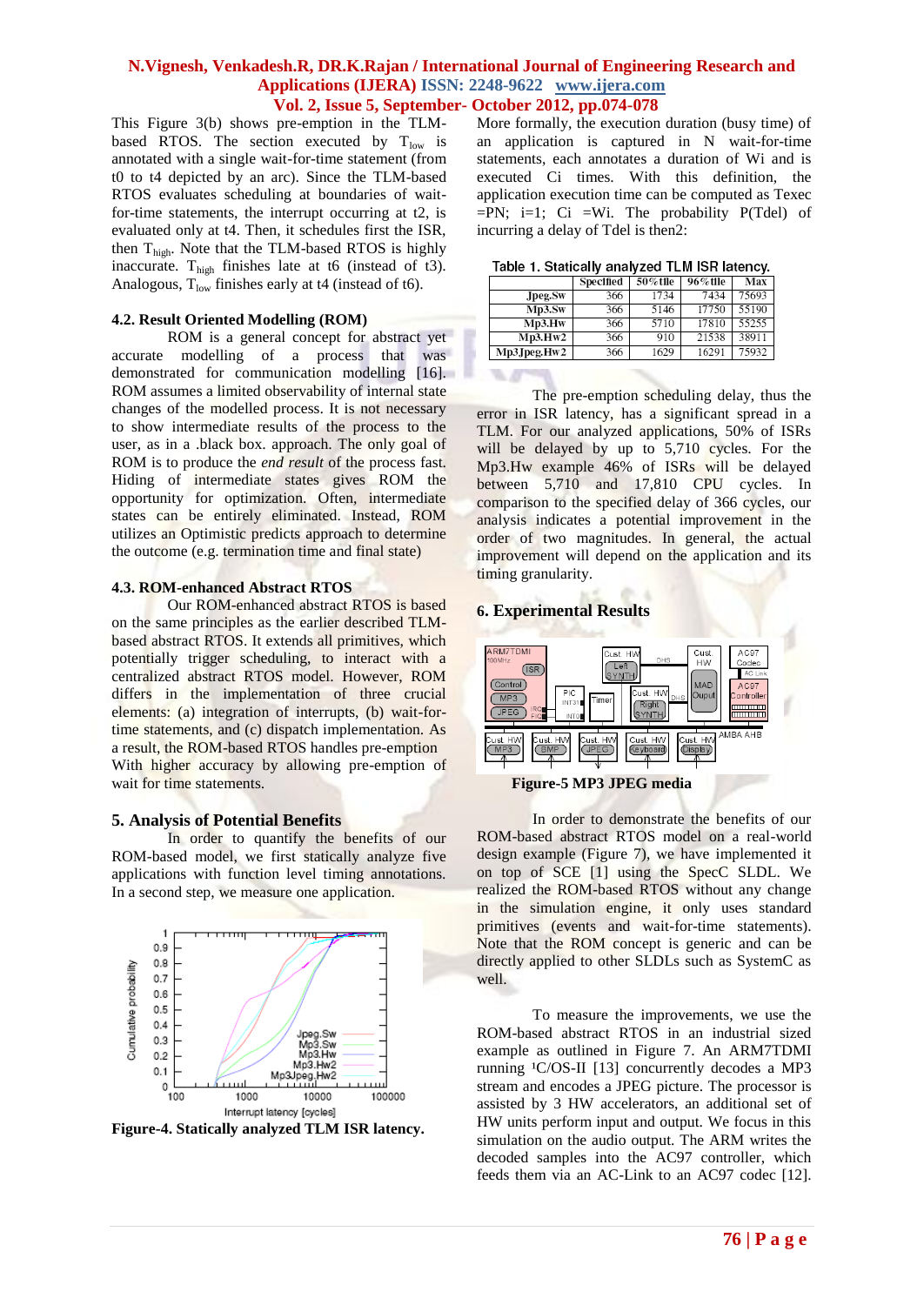Upon a half- filled FIFO, the AC97 controller triggers an interrupt to the ARM which then writes additional samples into the FIFO.



Figure-6 Measured Interrupt Latency

This Figure 6 shows the ISR latency for three solutions: execution on a cycle accurate ISS [2], simulation using the TLM-based RTOS, and using our ROM-based solution. The logarithmic x-axis denotes the ISR latency in CPU cycles. The y-axis denotes the cumulative probability. As an example, the TLM line reads 0.41 at 1000 cycles, indicating that 41% of the ISR invocations will be delayed by 1000 cycles or less. Table 2 shows the same data in numerical form.

|  | Table 2. Measured interrupt latency. |  |
|--|--------------------------------------|--|
|  |                                      |  |

|     | Min | Avg  | 50% tile | 96% tile | Max   |
|-----|-----|------|----------|----------|-------|
| CPU | 213 | 403  | 392      | 525      | 2247  |
| TLM | 367 | 5062 | 2218     | 21298    | 81789 |
| ROM | 366 | 436  | 367      | 368      | 9744  |

Our ROM-based abstract RTOS model, on the other hand, shows a very tight distribution. The minimal latency and the 96th percentile are only 2 cycles apart. Interestingly, the maximum observed latency reached almost 10,000 cycles. Here, the interrupt occurred while the CPU just started another ISR. Since both interrupts use the same priority level, no pre-emption occurred and the measured ISR started late. The ROM ISR latency distribution matches the CPU within 8% in terms of average and 50th percentile. At this point, we do not model RTOS critical sections, hence ROM does not show the same variation the CPU does.

# **7. Conclusion**

In this Paper, we have presented a novel approach for modeling preemption in an abstract RTOS model. Our solution is based on the Result Oriented Modeling technique, previously applied only to communication modeling. While a TLMbased RTOS model relies on fine-grained timing annotations to emulate preemptions, our ROM-based model allows accurate preemption at any point. ROM significantly increases the timing accuracy of preemption simulation without demanding finegrained timing information and without reducing simulation performance.

With this accuracy improvement, ROM is an enabler to further expand the use of abstract modelling. This work is the first to show that the ROM concept is applicable outside of the communication domain. Where in communication modelling it is tied to a particular bus model, here the ROM approach is not application specific. Any application scheduled on the ROM-based RTOS will benefit from the enhanced accuracy.

# **References**

- [1] T. Gr"otker, S. Liar, G. Martin, and S. Swan. *System Designwith SystemC*. Kluwer Academic Publishers, 2002.
- [2] Z. He, A. Mok, and C. Peng. Timed RTOS Modelling for Embedded System Design. In *RTAS*, San Francisco, 2005.
- [3] K. Hines and G. Borriello. A Geographically Distributed Framework for Embedded System Design and Validation. In *DAC*, San Francisco, CA, June 1998.
- [4] S. Honda et al. RTOS-Centric Hardware/Software Cosimulator for Embedded System Design. In *CODES+ISSS*, Stockholm,Sweden, Sept. 2004.
- [5] Y. Hwang, S. Abdi, and D. Gajski. Cycle Approximate Retargettable Performance Estimation at the Transaction Level. In *DATE*, Munich, Germany, Mar. 2008.
- [6] Intel Corporation. *Audio Codec '97 Component Specification*, Sept. 2000.
- [7] H. Posada et al. RTOS modelling in SystemC for real-time Embedded SW simulation: A POSIX model. *Design Automation For Embedded Systems*, 10(4):209.227, Dec. 2005.
- [8] G. Schirner and R. D¨omer. Result Oriented Modeling a Novel Technique for Fast and Accurate TLM. *IEEE TCAD*,1688.1699, Sept. 2007.
- [9] H. Tomiyama et al. Modeling fixed-priority pre-emptive multi-task systems in SpecC. In *SASIMI*, Nara, Oct. 2001.



N.Vignesh @ Selvaganapathy received B.Tech Degree in 2007 in Electrical and Electronics Engineering from Sri Manakula Vinayagar Engineering College affliated to Pondicherry

University and M.E Embedded System Technolgies degree received in the year 2009 from Vel Tech Engineering College affliated to Anna University chennai. He has 3 years of teaching experience in engineering colleges. His Research are interest in Speed Control of Electrical Machine, Switching Converter Technolgy and Drives. He has published 2 international Journals, 2 International conferences and attended Faculty Development programmes. He